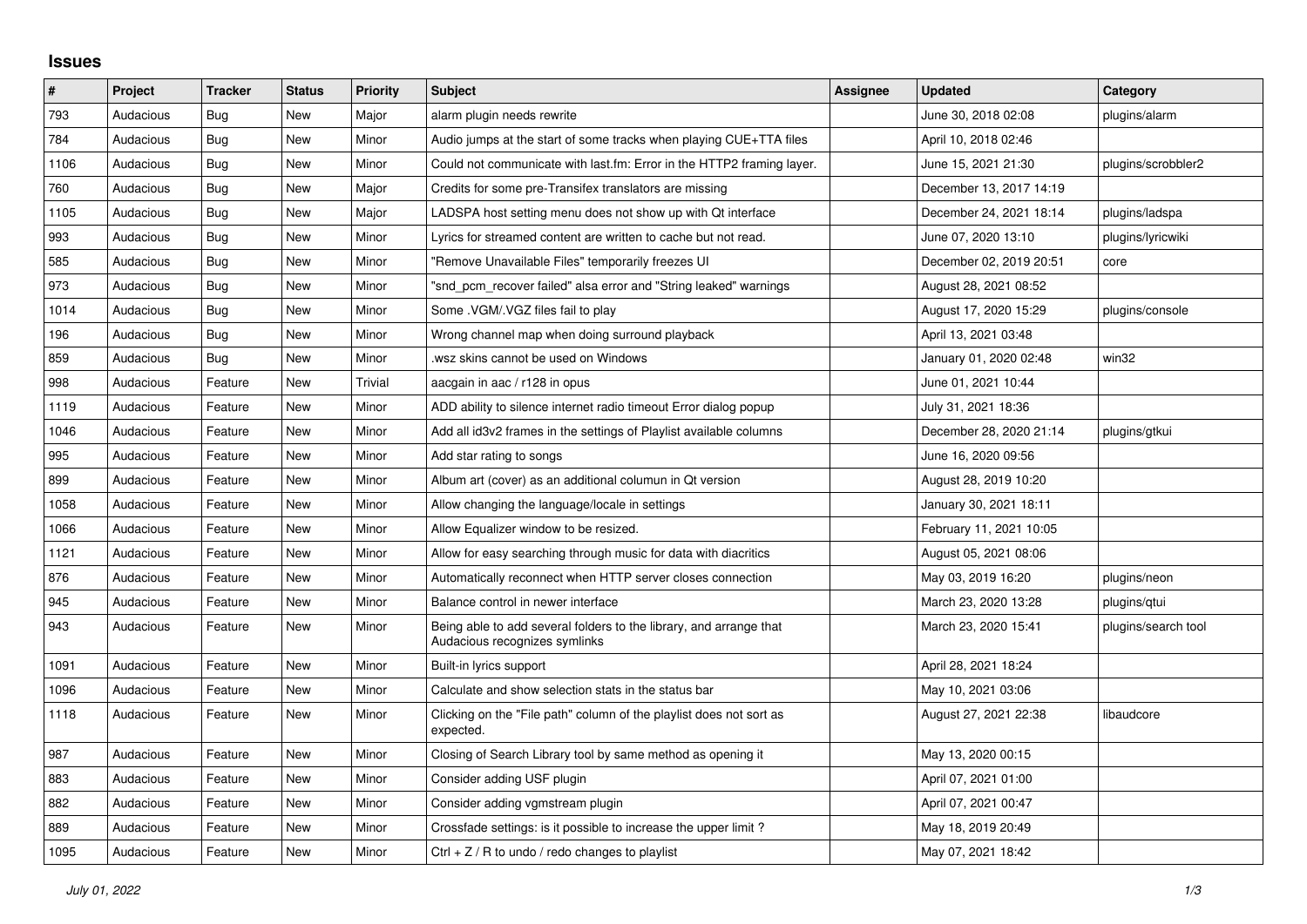| $\#$ | Project   | <b>Tracker</b> | <b>Status</b> | <b>Priority</b> | <b>Subject</b>                                                                  | <b>Assignee</b> | <b>Updated</b>           | Category           |
|------|-----------|----------------|---------------|-----------------|---------------------------------------------------------------------------------|-----------------|--------------------------|--------------------|
| 603  | Audacious | Feature        | <b>New</b>    | Major           | Disc number tags                                                                |                 | December 02, 2019 20:51  | core               |
| 864  | Audacious | Feature        | <b>New</b>    | Minor           | Drag/drop songs into playlists displayed in the Playlist Manager                |                 | October 29, 2019 02:14   |                    |
| 955  | Audacious | Feature        | New           | Minor           | Enqueue option                                                                  |                 | April 09, 2020 03:54     |                    |
| 1067 | Audacious | Feature        | <b>New</b>    | Minor           | Equalizer adjustments are coarse.                                               |                 | February 11, 2021 10:09  |                    |
| 875  | Audacious | Feature        | New           | Major           | Extended M3U support                                                            |                 | March 20, 2019 19:11     | plugins/m3u        |
| 1116 | Audacious | Feature        | New           | Minor           | feature request: miniview mode with QT or GTK interace                          |                 | February 08, 2022 06:53  |                    |
| 1082 | Audacious | Feature        | <b>New</b>    | Minor           | File writer option to pad track numbers with leading zeros                      |                 | March 31, 2021 00:15     | plugins/filewriter |
| 1130 | Audacious | Feature        | New           | Minor           | folders for tabs in the playlist head (an enhancement suggestion, not a<br>bug) |                 | October 24, 2021 19:04   |                    |
| 500  | Audacious | Feature        | <b>New</b>    | Minor           | fullscreen album art                                                            |                 | April 08, 2020 19:17     |                    |
| 1098 | Audacious | Feature        | <b>New</b>    | Minor           | Hide empty Services playlist sub-menu                                           |                 | May 10, 2021 09:25       | libaudgui          |
| 1108 | Audacious | Feature        | <b>New</b>    | Minor           | HTTPS support for Windows builds                                                |                 | December 27, 2021 04:45  | plugins/neon       |
| 1071 | Audacious | Feature        | New           | Minor           | Linkage could be improved for packagers.                                        |                 | March 31, 2021 00:32     |                    |
| 1151 | Audacious | Feature        | New           | Minor           | Load balance XSPF tracks with multiple location URIs                            |                 | January 28, 2022 19:10   |                    |
| 968  | Audacious | Feature        | <b>New</b>    | Minor           | Loop PSF files at normal loop points during repeat mode                         |                 | April 16, 2020 03:25     | plugins/psf        |
| 1093 | Audacious | Feature        | New           | Minor           | Make the Song Dialog (Qt) window wider by default                               |                 | May 17, 2021 15:36       |                    |
| 1057 | Audacious | Feature        | New           | Minor           | Matroska (mka) chapter support                                                  |                 | August 27, 2021 22:54    |                    |
| 1142 | Audacious | Feature        | New           | Minor           | MusicBrainz support for CD plugin                                               |                 | November 20, 2021 21:46  | plugins/cdaudio    |
| 1160 | Audacious | Feature        | New           | Minor           | Ogg Opus support for streams                                                    |                 | March 11, 2022 18:09     |                    |
| 873  | Audacious | Feature        | <b>New</b>    | Minor           | Optionally make "previous track" restart current track                          |                 | June 08, 2021 22:55      |                    |
| 1153 | Audacious | Feature        | New           | Minor           | Optional sort column for File Created/Modified date and time                    |                 | February 04, 2022 16:00  | libaudgui          |
| 51   | Audacious | Feature        | New           | Minor           | Option to inhibit suspend                                                       |                 | February 13, 2021 09:23  |                    |
| 924  | Audacious | Feature        | New           | Minor           | Option to replace playlist contents by drag and drop                            |                 | December 02, 2019 20:15  |                    |
| 1099 | Audacious | Feature        | New           | Minor           | Per-track ReplayGain shouldn't be enabled by default                            |                 | May 09, 2021 13:41       |                    |
| 1048 | Audacious | Feature        | <b>New</b>    | Minor           | PipeWire support                                                                |                 | May 04, 2022 19:36       |                    |
| 1170 | Audacious | Feature        | New           | Minor           | Playback mode button                                                            |                 | April 22, 2022 16:01     |                    |
| 913  | Audacious | Feature        | New           | Minor           | Play / create new playlist from selection                                       |                 | December 02, 2019 20:13  | plugins/qtui       |
| 1101 | Audacious | Feature        | <b>New</b>    | Major           | Please add media shortcut keys for Windows 10                                   |                 | December 03, 2021 16:31  | win32              |
| 877  | Audacious | Feature        | New           | Minor           | Please add save option to cue playlists (patch included)                        |                 | March 07, 2019 04:18     | plugins/cue        |
| 429  | Audacious | Feature        | New           | Minor           | Please enable scrobbling to libre.fm in Scrobbler 2.0                           |                 | September 02, 2019 10:35 | plugins/scrobbler2 |
| 1088 | Audacious | Feature        | New           | Minor           | plugin: status icon: ADD option to select tray mouse Middle Click action        |                 | April 11, 2021 12:05     | plugins/statusicon |
| 786  | Audacious | Feature        | New           | Minor           | Port global hotkeys plugin to Windows                                           |                 | January 04, 2021 21:52   | plugins/hotkey     |
| 1133 | Audacious | Feature        | New           | Major           | Provide an option to disable sorting playlists when you click column<br>header  |                 | March 13, 2022 01:19     | plugins/gtkui      |